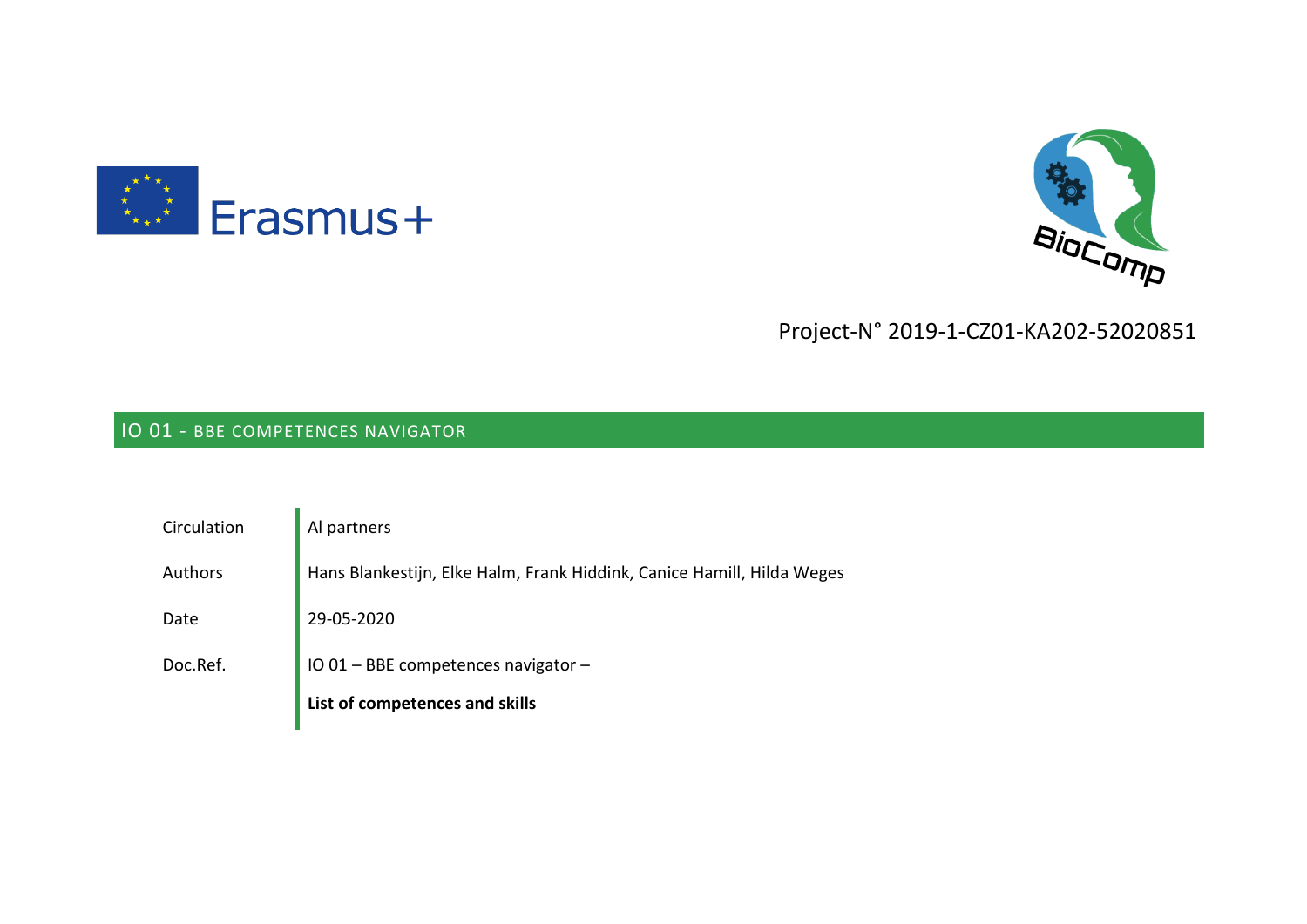## **BioComp - List for competences and skills**

#### **Introduction**

Dear reader,

Probably, you have filled in our online ranking list for BBE related competences and uploaded to the BioComp website. Thank you for your valuable contribution to our project BioComp. It aims to develop Bio-based competences and skills. Based on a big number of interviews in companies, we have developed a long-list of competences and skills. These are divided in three categories: personal, transversal and technical competences and skills.

In the ranking list, you only see competences. May-be you get interested in competences and you like to know more about it. On our website [www.Biocompetences.eu](http://www.biocompetences.eu/) you find more background information, including this document. It is about the connection between competences and skills.

## **List of competences and skills**

### **I Personal competences**

In this project, we consider personal competences as a combination of self-awareness (emotional self-aware, accurate self-assessment and selfconfidence) and self-management (control of your emotions, having commitment and being conscientious). These competences are important to function in a certain job. Related to these competences are the social competences, with a focus on self-awareness and relation-management. Other documents also speak about 'soft skills' or 'emotional intelligence'.

| Topics <sup>1</sup> | <b>Competences</b>                                                                                                                    | <b>Skills</b>                                                                                                                                        |
|---------------------|---------------------------------------------------------------------------------------------------------------------------------------|------------------------------------------------------------------------------------------------------------------------------------------------------|
| Self-regulation     | The ability to understand, activate, monitor, control and adapt<br>emotions, thoughts, attention, behaviour and cognitive strategies. | Being able to remain calm and rational in most situations and exercise<br>discipline when needed. People with self-control tend to think before they |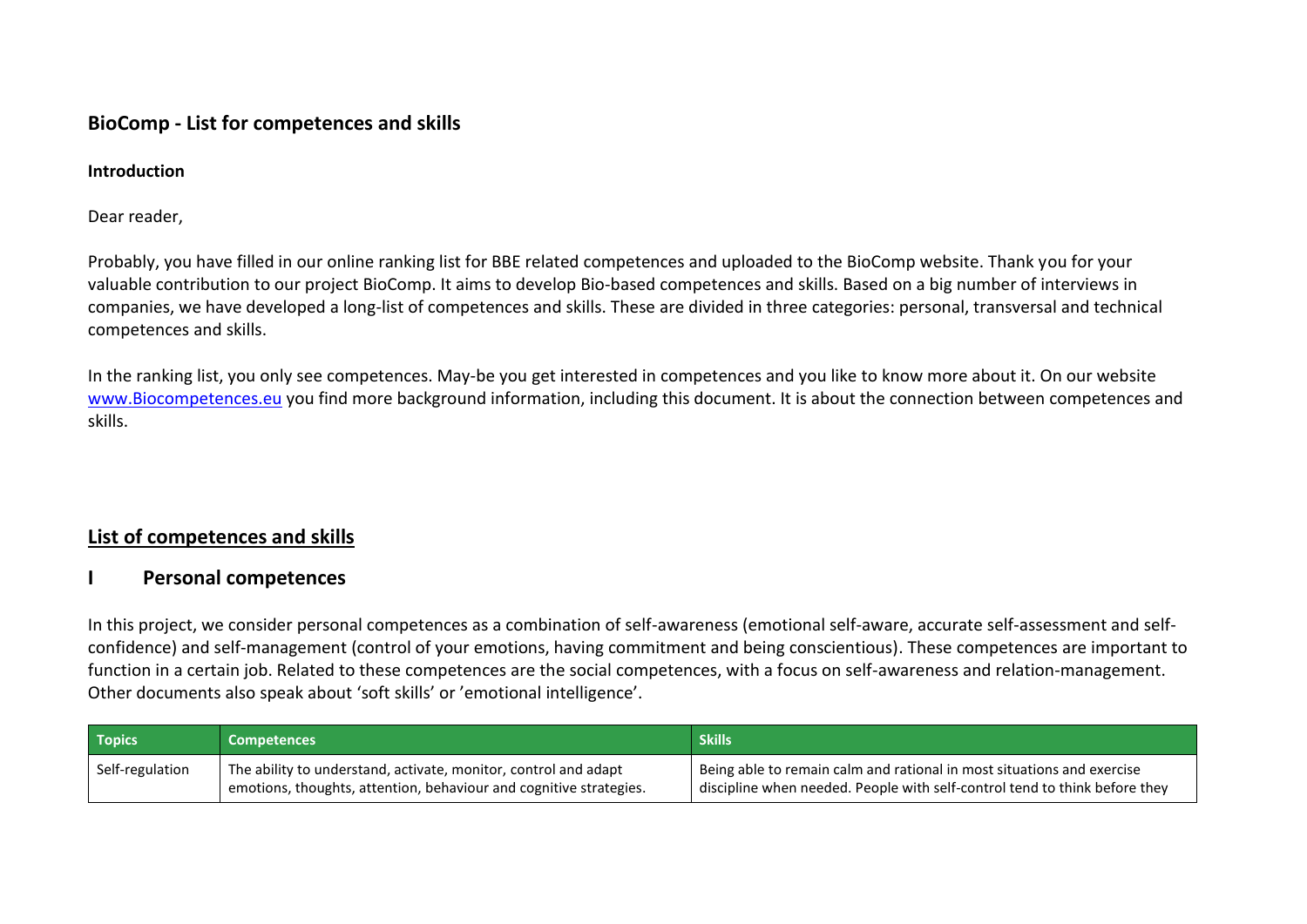|                          |                                                                                                                                                                                                                                                                                                                                                                                                 | act because they are more aware of how they react or feel in most situations<br>and how that impacts others.                                                                                                                                                 |
|--------------------------|-------------------------------------------------------------------------------------------------------------------------------------------------------------------------------------------------------------------------------------------------------------------------------------------------------------------------------------------------------------------------------------------------|--------------------------------------------------------------------------------------------------------------------------------------------------------------------------------------------------------------------------------------------------------------|
| Empathy                  | The ability to understand, vicariously experience and respond to<br>another person's feelings, emotions and thoughts (emotional, cognitive<br>and perspective taking).                                                                                                                                                                                                                          | Being able to put yourself into someone else's place, and see their<br>perspective (Cognitive empathy, also known as 'perspective-taking).                                                                                                                   |
| Growth Mindset           | Being motivated to reach higher levels of achievement by continuously<br>learning new skills in order to move with a changing market. Essentially,<br>it is being adaptable and willing to go above and beyond the soft and<br>hard skills you already have.                                                                                                                                    | To be able to grow and adapt to changes within your industry and the job<br>market as a whole.                                                                                                                                                               |
| Wellbeing                | Achieving a state of contentment, with low levels of distress, overall<br>good physical and mental health, and good quality of life                                                                                                                                                                                                                                                             | Enjoy living morally and ethically, and value being able to be brave, self-<br>controlled, generous, etc. Not for the external rewards and recognition, but<br>because living in this way is the right thing to do and brings its own rewards.               |
| Adaptability             | The ability to be flexible and respond positively to a rapidly evolving<br>environment, coming out the better for it (bouncing forward).                                                                                                                                                                                                                                                        | Having flexibility in handling change, being able to juggle multiple demands,<br>and adapting to new situations with fresh ideas or innovative approaches.                                                                                                   |
| Collaboration            | Being part of a relational system in which two or more stakeholders<br>pool together resources, ideas and actions to meet common goals that<br>neither could meet individually - with shared commitment and<br>ownership.                                                                                                                                                                       | Being able to work effectively with others on a common task; taking actions<br>which respect the needs and contributions of others; contributing to and<br>accepting the consensus; negotiating a win-win solution to achieve the<br>objectives of the team. |
| Communication            | Using words, sounds, signs, or behaviours to express or exchange<br>information, thoughts, ideas, feelings to someone else. It may be<br>vocally (using voice), written (using printed or digital media such as<br>books, magazines, websites or emails), visually (using logos, maps,<br>charts or graphs) or non-verbally (using body language, gestures and<br>the tone and pitch of voice). | The ability to communicate information accurately, clearly and as intended                                                                                                                                                                                   |
| Managing<br>Learning     | Knowledge of oneself (as learner, of strategies, tasks and context) and<br>as regulation (applying it to plan, monitor and evaluate learning)                                                                                                                                                                                                                                                   | Being able to pursue and persist in learning, to organise one's own learning,<br>including through effective management of time and information, both<br>individually and in groups.                                                                         |
| <b>Critical Thinking</b> | Skilful analysis and assessment of information, beliefs or knowledge,<br>with ongoing reconstruction and improvement of one's thinking. It can<br>bridge convergent (analytical) and divergent (creative) thinking                                                                                                                                                                              | Being able to reflect on what a text says, what it describes and what it means<br>in the context of your work field, by scrutinising the style and structure of the<br>writing, the language used as well as the content.                                    |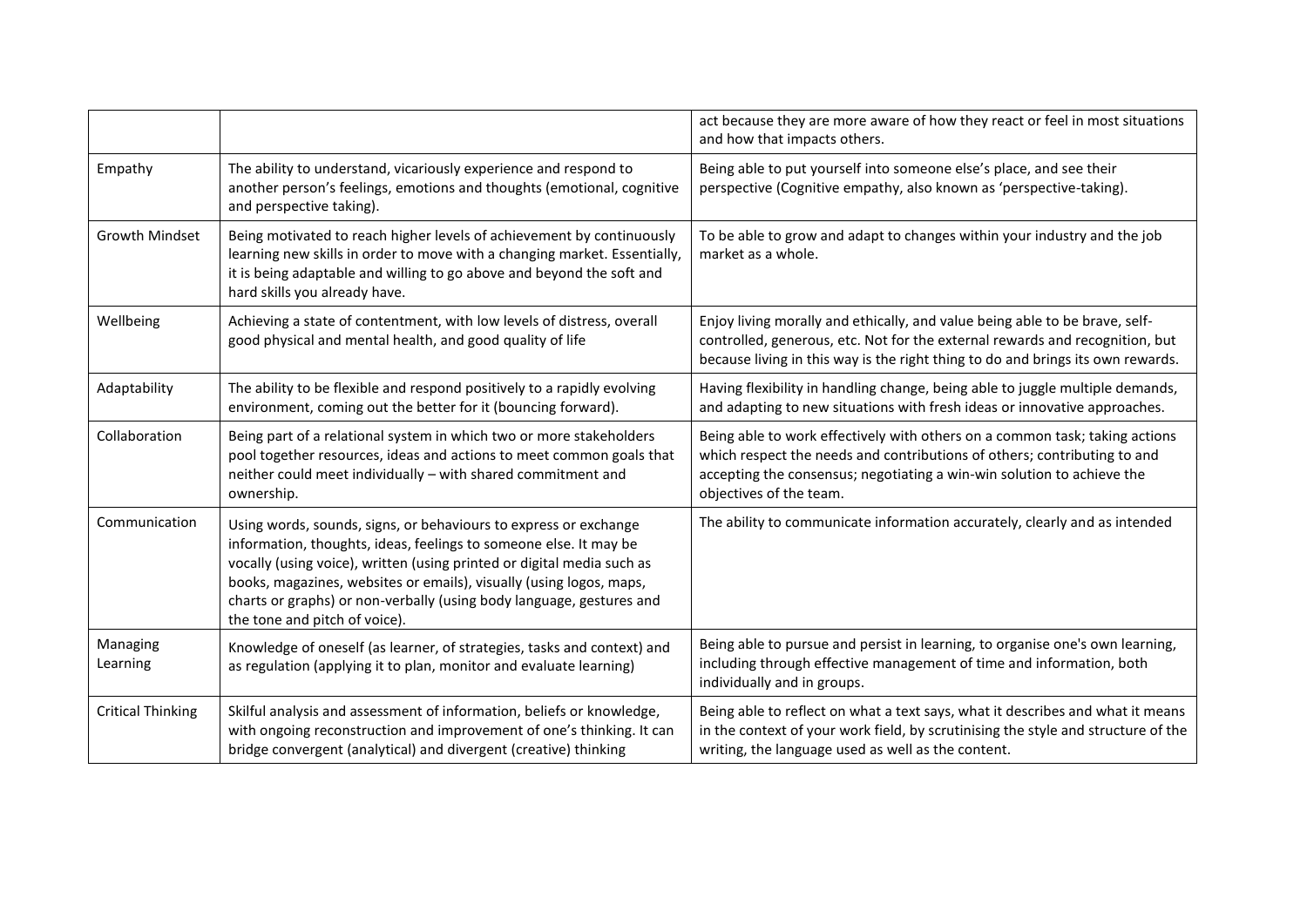## **II Transversal competences**

Several competences and skills are transferable between professions. People also used to call "experience". In this list, they are described as transversal competences and skills.

Examples from transversal competences in our Navigator are digital competences and entrepreneurial competences.

For subjects such as quality assurance, marketing and management, these competences are essential. The combination of the right personal and transversal competences makes from a worker a good worker.

#### **II.a Digital competences**

| <b>Topics</b>                    | <b>Competences</b>                                                                                                                                                         | <b>Skills</b>                                                                                                                                                                                                                                                                          |
|----------------------------------|----------------------------------------------------------------------------------------------------------------------------------------------------------------------------|----------------------------------------------------------------------------------------------------------------------------------------------------------------------------------------------------------------------------------------------------------------------------------------|
| Information and<br>Data Literacy | Managing data, information and digital content: To organise, store and<br>retrieve data, information, and content in digital environments. To<br>organise and process them | Independently, according to my own needs, and solving well-defined and<br>non-routine problems, I can:<br>• organise information, data and content to be easily stored and retrieved.<br>• organise information, data and content in a structured environment                          |
| Communication                    | Interacting through digital technologies: To interact through a variety of<br>digital technologies and to understand appropriate digital<br>communication                  | On my own and solving straightforward problems, I can:<br>• perform well-defined and routine interactions with digital technologies,<br>and<br>• select well-defined and routine appropriate digital communication means<br>for a given context.                                       |
| Collaboration                    | Collaborating through digital technologies: To use digital tools and<br>technologies for collaborative process, and for co-construction and co-<br>creation of data.       | Independently, according to my own needs, and solving well-defined and<br>non-routine problems, I can:<br>• select digital services in order to participate in society.<br>· discuss appropriate digital technologies to empower myself and to<br>participate in society as a citizen. |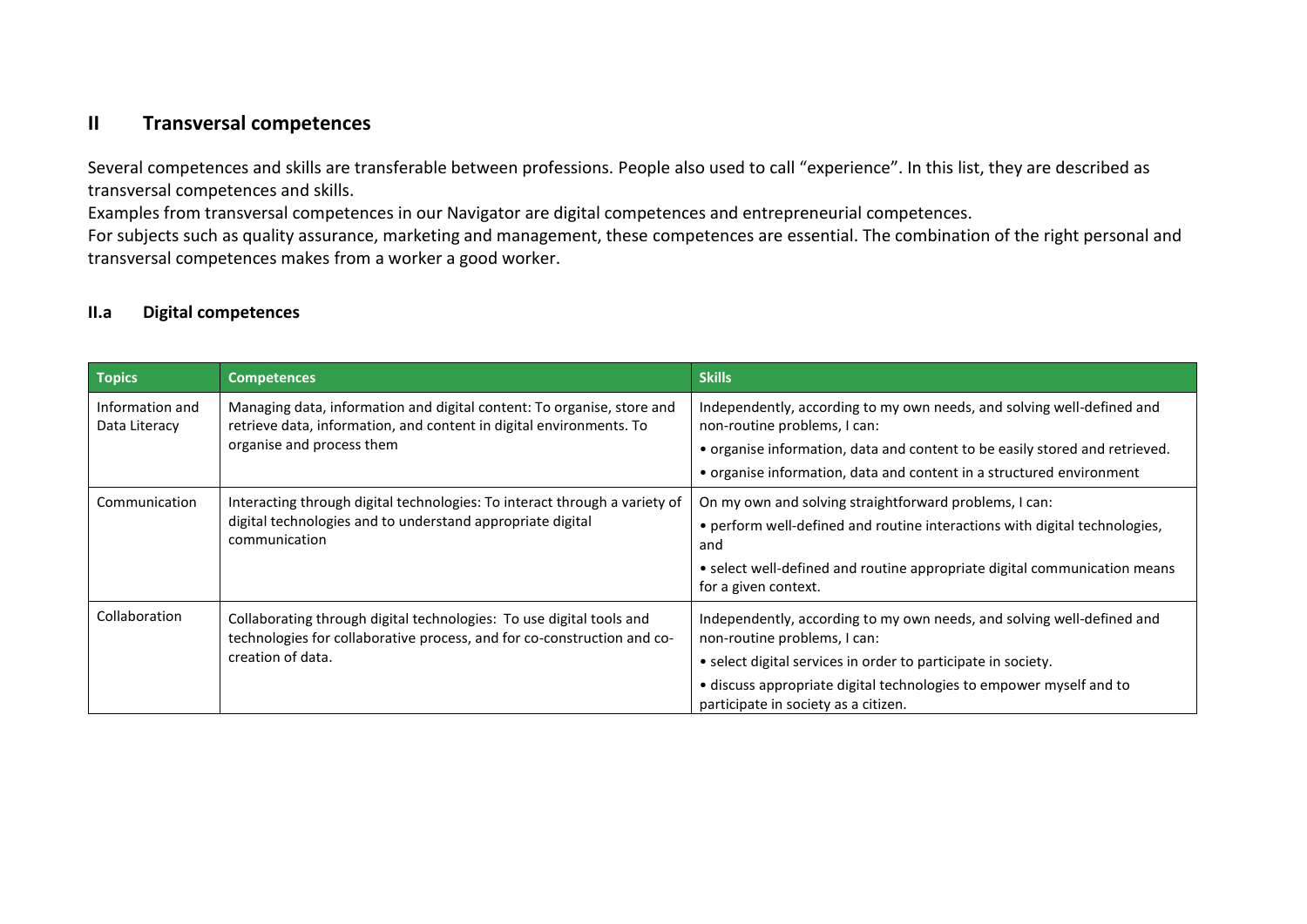| Safety          | Protecting devices: To protect devices and digital content, and to<br>understand risks and threats in digital environments. To know about<br>safety and security                                                                                                                                                                                    | On my own and solving straightforward problems, I can:<br>• indicate well-defined and routine ways to protect my devices and digital<br>content,<br>• differentiate well-defined and routine risks and threats in digital<br>environments,<br>• select well-defined and routine safety and security measures.<br>• indicate well-defined and routine ways to have due regard to reliability and<br>privacy                                          |
|-----------------|-----------------------------------------------------------------------------------------------------------------------------------------------------------------------------------------------------------------------------------------------------------------------------------------------------------------------------------------------------|-----------------------------------------------------------------------------------------------------------------------------------------------------------------------------------------------------------------------------------------------------------------------------------------------------------------------------------------------------------------------------------------------------------------------------------------------------|
| Safety          | Protecting personal data and privacy: To protect personal data and<br>privacy in digital environments. To understand how to use and share<br>personally identifiable information while being able to protect oneself<br>and others from damages. To understand that digital services use a<br>"Privacy policy" to inform how personal data is used. | On my own and solving straightforward problems, I can:<br>• explain well-defined and routine ways to protect my personal data and<br>privacy in digital environments, and<br>• explain well-defined and routine ways to use and share personally<br>identifiable information while protecting myself and others from damages.<br>• indicate well-defined and routine privacy policy statements of how<br>personal data is used in digital services. |
| Safety          | Protecting the environment: To be aware of the environmental impact<br>of digital technologies and their use.                                                                                                                                                                                                                                       | On my own and solving straightforward problems, I can:<br>• indicate well-defined and routine environmental impacts of digital<br>technologies and their use.                                                                                                                                                                                                                                                                                       |
| Problem solving | Solving technical problems: To identify technical problems when<br>operating devices and using digital environments, and to solve them<br>(from trouble-shooting to solving more complex problems).                                                                                                                                                 | Independently, according to my own needs, and solving well-defined and<br>non-routine problems, I can:<br>• differentiate technical problems when operating devices and using digital<br>environments, and<br>• select solutions to them                                                                                                                                                                                                            |
| Problem solving | Identifying needs and technological responses<br>Please rate your ability: To assess needs and to identify, evaluate, select<br>and use digital tools and possible technological responses and to solve<br>them. To adjust and customise digital environments to personal needs<br>(e.g. accessibility).                                            | Independently, according to my own needs, and solving well-defined and<br>non-routine problems, I can:<br>· explain needs, and<br>• select digital tools and possible technological responses to solve those<br>needs.<br>• select ways to adjust and customise digital environments to personal<br>needs.                                                                                                                                          |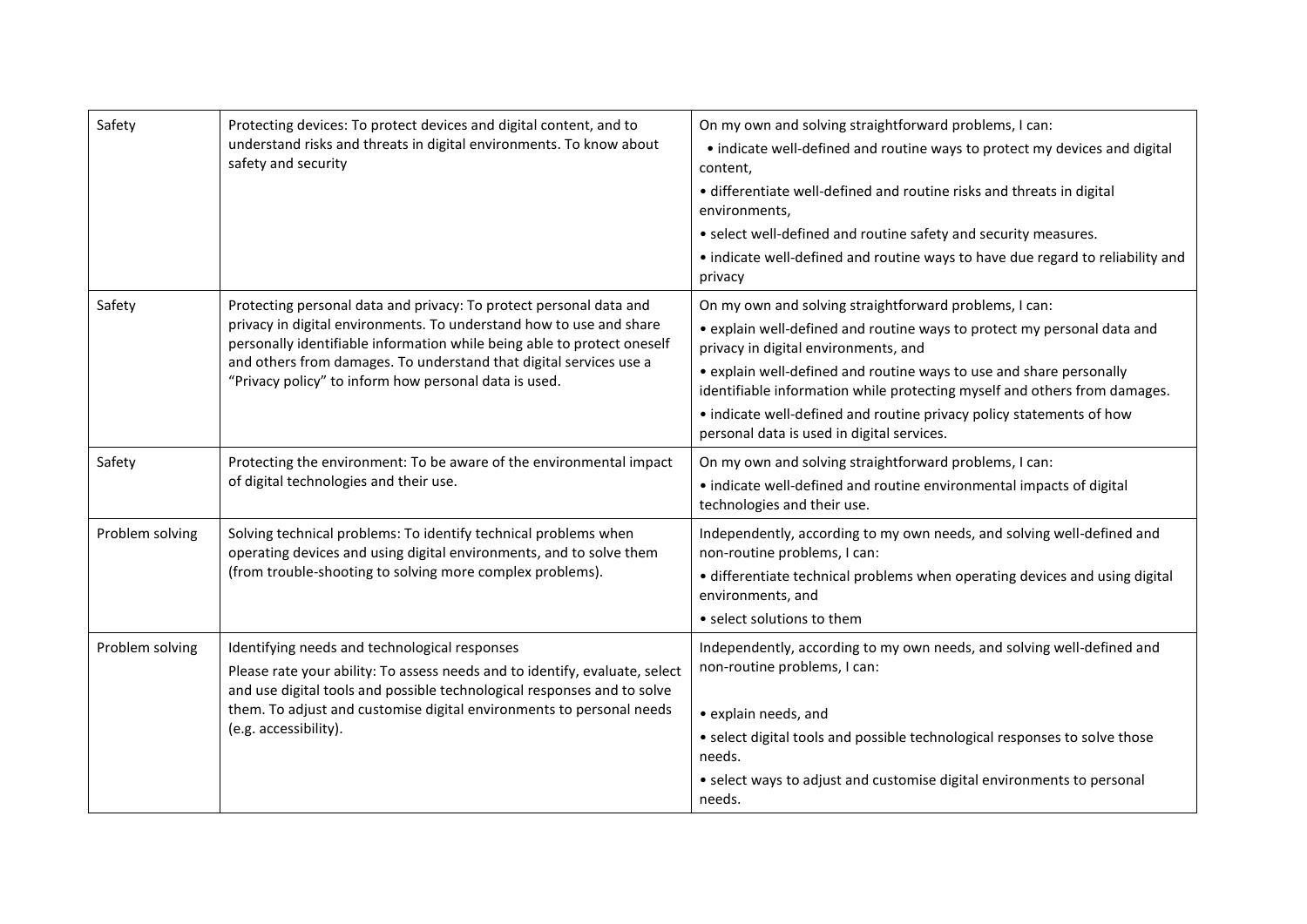| Problem solving                     | Creatively using digital technology: To use digital tools and technologies<br>to create knowledge and to innovate processes and products. To<br>engage individually and collectively in cognitive processing to<br>understand and resolve conceptual problems and problem situations in<br>digital environments. | On my own and solving straightforward problems, I can:<br>• select digital tools and technologies that can be used to create well-defined<br>knowledge and well-defined innovative processes and products.<br>• engage individually and collectively in some cognitive processing to<br>understand and resolve well-defined and routine conceptual problems and<br>problem situations in digital environments. |
|-------------------------------------|------------------------------------------------------------------------------------------------------------------------------------------------------------------------------------------------------------------------------------------------------------------------------------------------------------------|----------------------------------------------------------------------------------------------------------------------------------------------------------------------------------------------------------------------------------------------------------------------------------------------------------------------------------------------------------------------------------------------------------------|
| Problem solving                     | Identifying digital competence gaps : To understand where one's own<br>digital competence needs to be improved or updated. To be able to<br>support others with their digital competence development. To seek<br>opportunities for self-development and to keep up-to-date with the<br>digital evolution         | Independently, according to my own needs, and solving well-defined and<br>non-routine problems, I can:<br>· discuss on where my digital competence needs to be improved or updated,<br>• indicate how to support of others to develop their digital competence.<br>• indicate where to seek opportunities for self-developments and to keep up-<br>to-date with the digital evolution                          |
| Use of<br>Augmented<br>Reality (AR) | To identify the benefit of AR technology and possibilities of use in<br>training and creatively using AR technology in training situations.                                                                                                                                                                      |                                                                                                                                                                                                                                                                                                                                                                                                                |

# **II.b Entrepreneurial competences**

| <b>Topics</b>              | <b>Competences</b>                                                                                                                                                                                                                                                                                                          | <b>Skills</b>                                                                                                                                                                                                                                                                                                                                                                                               |
|----------------------------|-----------------------------------------------------------------------------------------------------------------------------------------------------------------------------------------------------------------------------------------------------------------------------------------------------------------------------|-------------------------------------------------------------------------------------------------------------------------------------------------------------------------------------------------------------------------------------------------------------------------------------------------------------------------------------------------------------------------------------------------------------|
| Ideas and<br>Opportunities | Spotting Opportunities: Identify and seize opportunities to create value<br>by exploring the social, cultural and economic landscape. Identify<br>needs and challenges that need to be met. Establish new connections<br>and bring together scattered elements of the landscape to create<br>opportunities to create value. | On my own and together with my peers:<br>. I can explain what makes an opportunity to create value.<br>• I can identify opportunities to solve problems in alternative ways.<br>. I can explain that different groups may have different needs.<br>• I can tell the difference between contexts for creating value (for example,<br>communities and informal networks, existing organisations, the market). |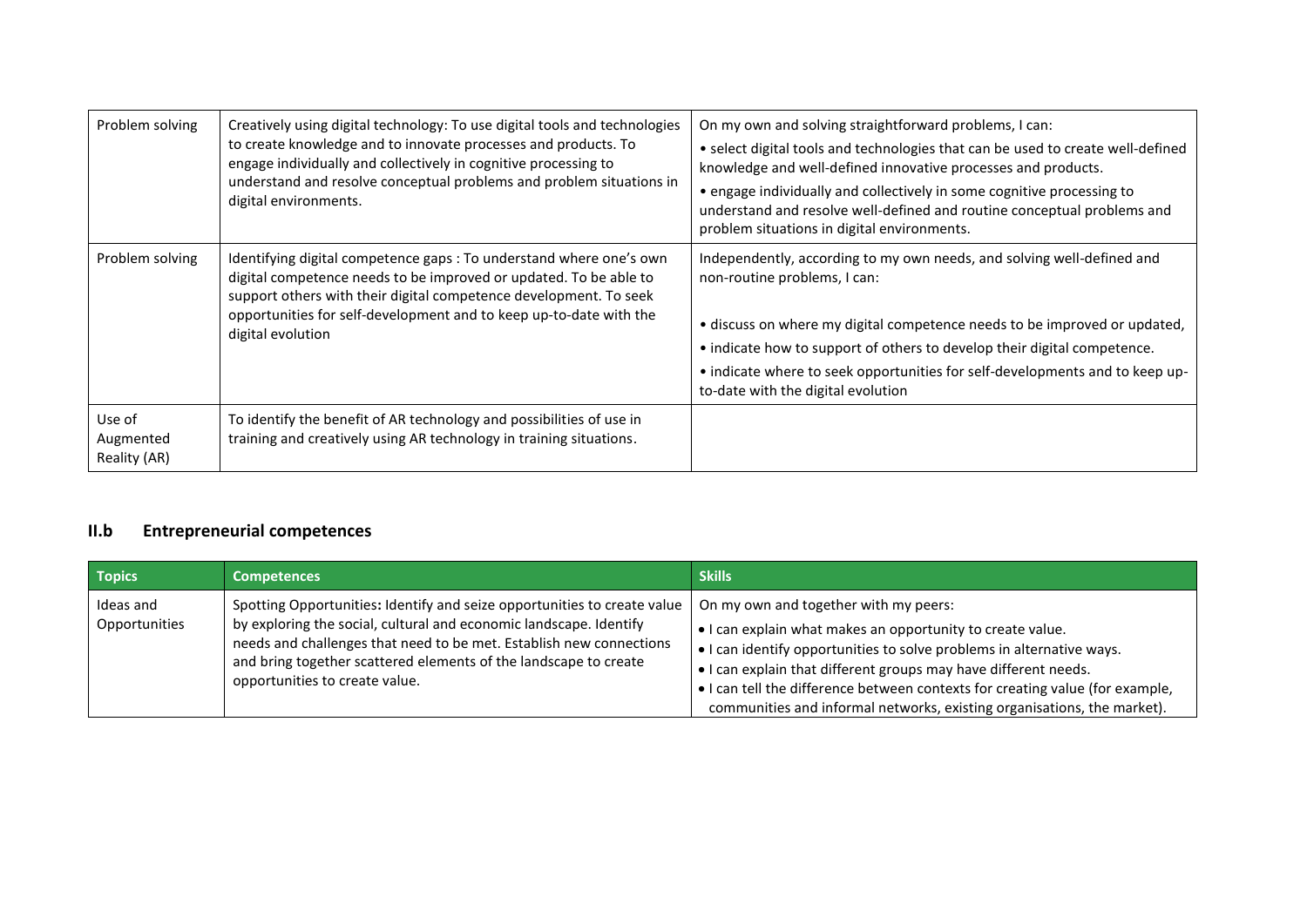| Ideas and<br>Opportunities | Creativity: Develop several ideas and opportunities to create value,<br>including better solutions to existing and new challenges. Explore and<br>experiment with innovative approaches. Combine knowledge and<br>resources to achieve valuable effects                                                                                                                           | On my own and together with my peers:<br>• I can experiment with my skills and competences in situations that are new<br>to me.<br>• I can experiment with different techniques to generate alternative solutions<br>to problems, using available resources in an effective way.<br>• I can take part in group dynamics aimed at defining open-ended problems.<br>• I can identify the basic functions that a prototype should have to illustrate<br>the value of my idea.<br>• I can tell the difference between types of innovations (for example, process<br>versus product innovation and social innovation, incremental versus<br>disruptive innovation). |
|----------------------------|-----------------------------------------------------------------------------------------------------------------------------------------------------------------------------------------------------------------------------------------------------------------------------------------------------------------------------------------------------------------------------------|----------------------------------------------------------------------------------------------------------------------------------------------------------------------------------------------------------------------------------------------------------------------------------------------------------------------------------------------------------------------------------------------------------------------------------------------------------------------------------------------------------------------------------------------------------------------------------------------------------------------------------------------------------------|
| Ideas and<br>Opportunities | Valuing Ideas: Judge what value is in social, cultural and economic<br>terms. Recognise the potential an idea has for creating value and<br>identify suitable ways of making the most out of it.                                                                                                                                                                                  | On my own and together with my peers:<br>. I can tell the difference between social, cultural and economic value.<br>• I can tell the difference between types of licences that can be used to share<br>ideas and protect rights.                                                                                                                                                                                                                                                                                                                                                                                                                              |
| Ideas and<br>Opportunities | Ethical and sustainable thinking: Assess the consequences of ideas that<br>bring value and the effect of entrepreneurial action on the target<br>community, the market, society and the environment. Reflect on how<br>sustainable long-term social, cultural and economic goals are, and the<br>course of action chosen. Act responsibly.                                        | On my own and together with my peers:<br>• I can apply ethical thinking to consumption and production processes.<br>• I can identify practices that are not sustainable and their implications for<br>the environment.<br>• I can identify the impact that taking up opportunities will have on me and<br>my team, on the target group and on the surrounding community.                                                                                                                                                                                                                                                                                       |
| Resources                  | Mobilising resources: To get and manage the material, non-material<br>and digital resources needed to turn ideas into action. Make the most<br>of limited resources. Get and manage the competences needed at any<br>stage, including technical, legal, tax and digital competences (for<br>example through suitable partnerships, networking, outsourcing and<br>crowdsourcing). | Taking and sharing some responsibilities:<br>• I can get and manage the necessary resources to turn my idea into action.<br>• I use resources responsibly and efficiently (for example, energy, materials in<br>the supply chain or manufacturing process, public spaces).<br>• I can use my time effectively to achieve my goals.<br>• I can find and list public and private services to support my value-creating<br>activity (for example, incubator, social enterprise advisors, start-up angels,<br>chamber of commerce).                                                                                                                                |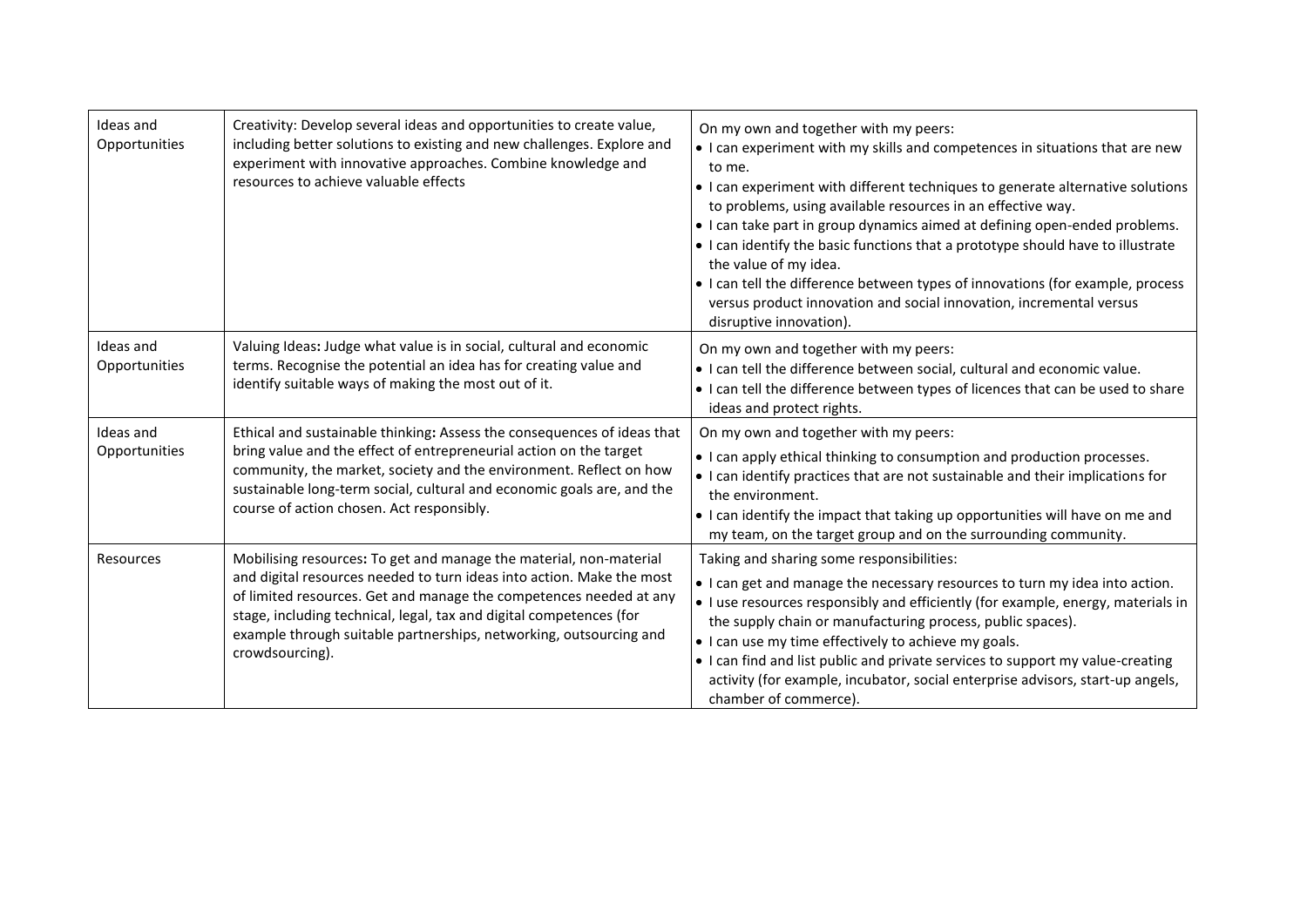| Into Action | Taking the initiative: To initiate processes that creates value. Take up<br>challenges. Act and work independently to achieve goals, stick to<br>intentions and carry out planned tasks.                                                 | Taking and sharing some responsibilities:<br>• I can take individual and group responsibility in value-creating activities.<br>• I am driven by the possibility of being able to initiate value-creating<br>activities independently.<br>• I actively face challenges, solve problems and seize opportunities to create<br>value.                                                                                                                                                                                                                   |
|-------------|------------------------------------------------------------------------------------------------------------------------------------------------------------------------------------------------------------------------------------------|-----------------------------------------------------------------------------------------------------------------------------------------------------------------------------------------------------------------------------------------------------------------------------------------------------------------------------------------------------------------------------------------------------------------------------------------------------------------------------------------------------------------------------------------------------|
| Into Action | Working with others: To work together and cooperate with others to<br>develop ideas and turn them into action. Network. Solve conflicts and<br>face up to competition positively when necessary.                                         | Taking and sharing some responsibilities:<br>• I can value diversity as a possible source of ideas and opportunities<br>• I can face and solve conflicts.<br>• I can listen to my end users.<br>• I share the ownership of value-creating activities with the members of my<br>team<br>• I can create a team of people who can work together in a value-creating<br>activity.<br>• I can establish new relationships to get the support I need to turn ideas into<br>action, including emotional support (for example, joining a mentor<br>network) |
| Into Action | Learning through Experience: To use any initiative for value creation as<br>a learning opportunity. Learn with others, including peers and<br>mentors. Reflect and learn from both success and failure (your own<br>and other people's). | Taking and sharing some responsibilities:<br>• I can judge if and how I have achieved my goals, so that I can evaluate my<br>performance and learn from it<br>• I am always looking for opportunities to improve my strengths and reduce<br>or compensate for my weaknesses<br>• I can filter the feedback provided by others and keep the good from it.                                                                                                                                                                                            |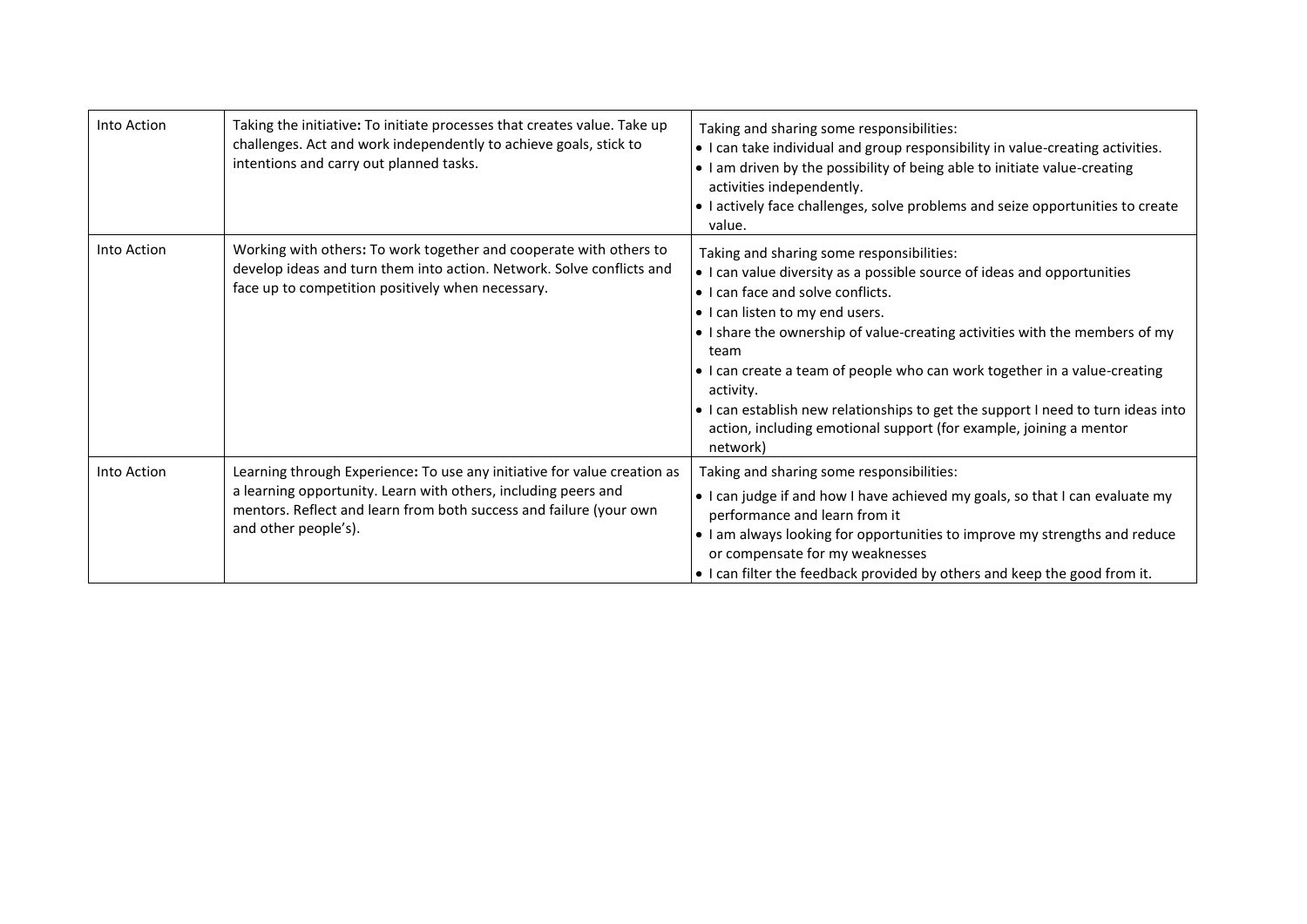# **III Technical competences**

In this section, you can find a set of competences, related to three processes: Biogas, Food for packaging and Algae

#### **III.a Biogas**

Biogas technicians work in the derivation of gas from organic matter and produced as landfill gas or digested gas. They operate equipment in biogas plants, perform tests and maintenance tasks, and take action in the event of a failure.

| <b>Topics</b>                                    | <b>Competences</b>                                                                                                                                                                                                                                                 | <b>Skills</b>                                                                                                                                                                                                                                                                   |
|--------------------------------------------------|--------------------------------------------------------------------------------------------------------------------------------------------------------------------------------------------------------------------------------------------------------------------|---------------------------------------------------------------------------------------------------------------------------------------------------------------------------------------------------------------------------------------------------------------------------------|
| operate biogas plant                             | Operate equipment, which treats energy crops, and waste from<br>farms, called anaerobic digesters. Ensure the equipment functions<br>correctly in the transformation of biomass to biogas, which is used<br>for the generation of heat and electricity.            | I know about:<br>• The variety of plants, their cultivation and harvesting<br>• Biology and growing the plants<br>• Storage and processing of biomass for energy use                                                                                                            |
| Composting of organic<br>waste (Biomass)         | Identifying needs and technological responses: to know the types<br>of bio-waste, the recovery routes (composting, digestion,<br>incineration)                                                                                                                     | I know:<br>• The variability of bio-waste<br>• the composition and ingredients<br>• their ways of utilization through chemical, thermal, and biochemical<br>methods.                                                                                                            |
| Composting of organic<br>waste (Biomass)         | Identifying needs and technological responses: to know the<br>chemistry and biology processes of composting                                                                                                                                                        | I know about:<br>• Conversion process whereby biological material becomes heat through<br>chemical, thermal, and biochemical methods.                                                                                                                                           |
| Bio conversion process                           | Identifying needs and technological responses: to assess needs and<br>to identify, evaluate, control the heating process of biological<br>material, control the combustion process, know and be able to<br>analyse the chemical, thermal, and biochemical methods. | I know about:<br>• Conversion process whereby biological material becomes heat through<br>combustion or biofuel through chemical, thermal, and biochemical<br>methods.                                                                                                          |
| Composting of organic<br>waste and<br>management | Identifying needs and technological responses: to assess needs and<br>to identify, evaluate, control the process of biological material,<br>control the combustion process, know and be able to analyse the<br>chemical, thermal, and biochemical methods.         | Independently, according to my own needs, and solving well-defined and<br>non-routine problems, I can:<br>• Determine and select the quantity of raw material components used<br>• Control and evaluate the process results and plant performance<br>• Help to eliminate faults |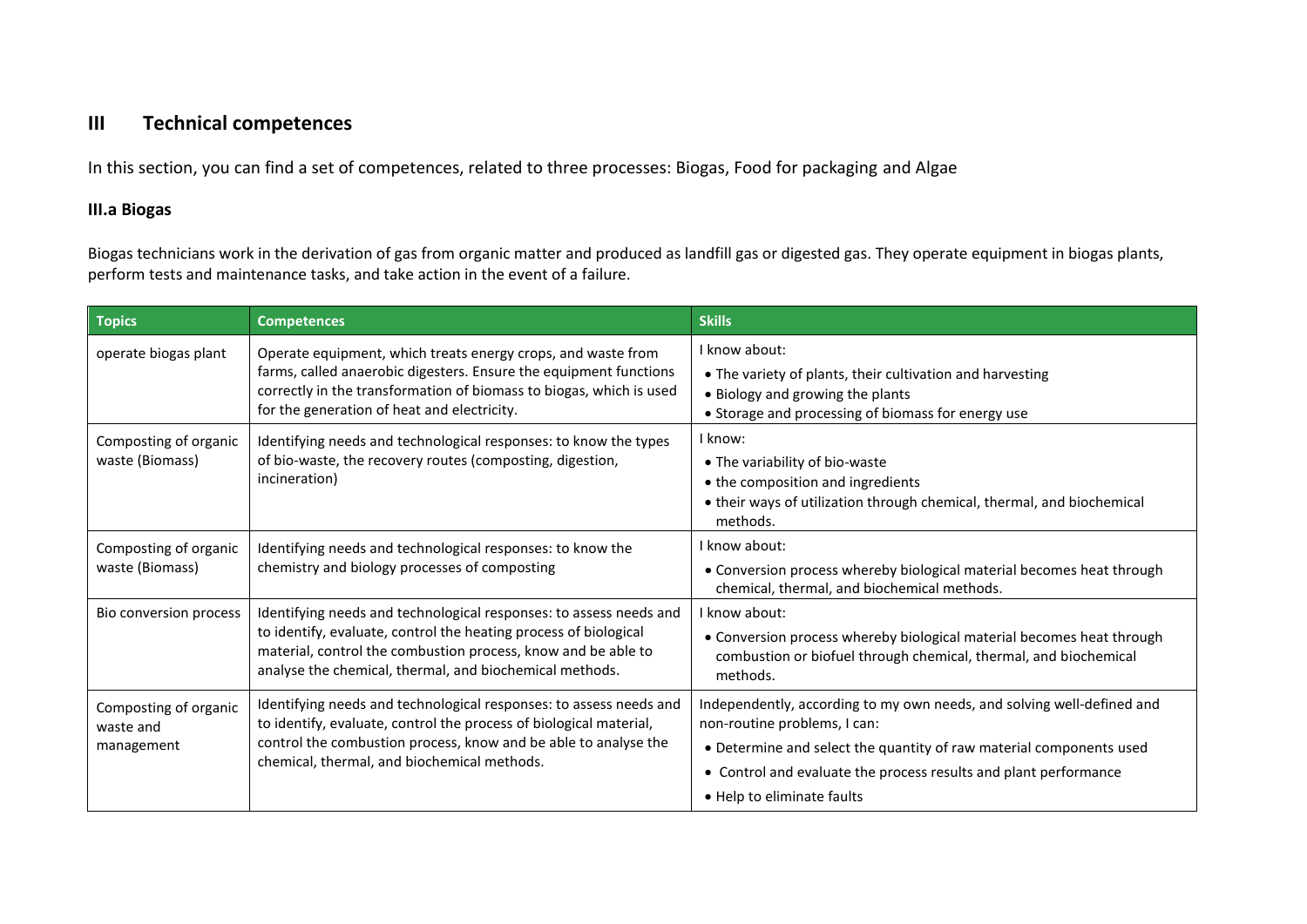|                                   |                                                                                                                                                                            | • Carry out care and maintenance work                                                                                                                                                                                                                                                        |
|-----------------------------------|----------------------------------------------------------------------------------------------------------------------------------------------------------------------------|----------------------------------------------------------------------------------------------------------------------------------------------------------------------------------------------------------------------------------------------------------------------------------------------|
| Resolve equipment<br>malfunctions | Identify, report and repair equipment damage and malfunctions;<br>communicate with field representatives and manufacturers to<br>obtain repair and replacement components. | Independently, according to my own needs, and solving well-defined and<br>non-routine problems, I can:<br>• Help to eliminate faults<br>• Carry out care and maintenance work                                                                                                                |
| Recycling                         | Identifying needs and technological responses:<br>To know the circular economy, the compost processing and the<br>use of fermentation                                      | I know:<br>• Forms, products, use and sustainability of the circular economy<br>• Use of the fermentation residues (liquid and solid) as fertilizer)                                                                                                                                         |
| Management                        | Identifying needs and mechanism of the overall managing the<br>biogas production process.                                                                                  | Independently, according to my own needs, I can:<br>• Implementation of the specifications for documentation<br>• Document the process in detail<br>• Information of customers and market partners about the environmentally<br>sound operation of plants for energy production from biomass |

#### **III.b Food for packaging**

The module Food and Packaging focus on the processing of packaging materials and other products, made from bio-materials, such as Rice, Corn, Starch, Cereals, Tomato plants, etc.

In this overview, competences are described for the production of the biomass and for the processing of it.

For production, competences are given for the cultures of rice and tomatoes.

For the processing, the needed technical competences and skills are closely related with the profession of chemical processing plant controllers, who control the chemical production processes and the quality of the products. They operate machines and systems, being responsible to monitor and maintain the equipment and the instruments in control. See also transversal competences such as Health and Safety, GMP and HACCP.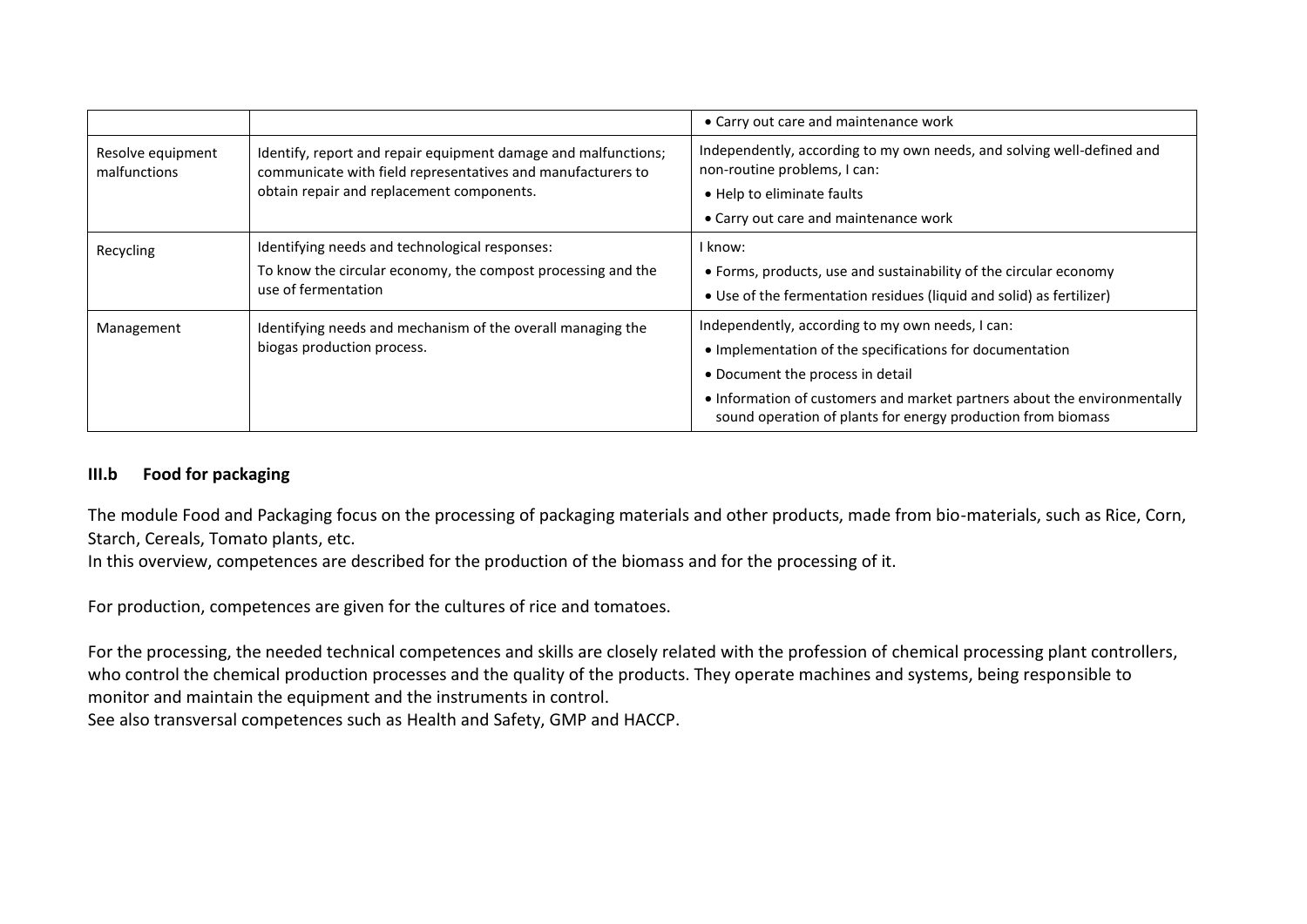| <b>Topics</b>                               | <b>Competences</b>                                                                               | <b>Skills</b>                                                                                                                                                                                                                                                                                                                                             |
|---------------------------------------------|--------------------------------------------------------------------------------------------------|-----------------------------------------------------------------------------------------------------------------------------------------------------------------------------------------------------------------------------------------------------------------------------------------------------------------------------------------------------------|
| <b>Tomatoes production</b>                  |                                                                                                  |                                                                                                                                                                                                                                                                                                                                                           |
| Working in a<br>greenhouse                  | Identifying the instructions of climate control (light, heat,<br>humidity)                       | I know<br>• how to control the light (intensity and duration)                                                                                                                                                                                                                                                                                             |
| Working in a<br>greenhouse                  | Identifying of preparing the soil and nutrition/water system and<br>planting                     | I can<br>. work with rock wool and connect it to the recirculation water system                                                                                                                                                                                                                                                                           |
| Working in a<br>greenhouse                  | Identifying of the management biological pest control                                            | I can<br>• use biological products, such as humble bees for pollination                                                                                                                                                                                                                                                                                   |
| Cultivation of<br>tomatoes                  | Identifying the monitor the growing process and the quality<br>control of it                     | I can<br>• treat the plants according the instruction                                                                                                                                                                                                                                                                                                     |
| Harvesting tomatoes                         | Identifying the management of harvesting of tomatoes and post<br>harvesting activities           | I can<br>. harvest the tomatoes on the right time and prepare them for selling                                                                                                                                                                                                                                                                            |
| Harvesting tomatoes                         | Identifying the plan and implement harvesting of the tomato plant                                | I know<br>• when I can harvest the plants and how to prepare them for processing                                                                                                                                                                                                                                                                          |
| <b>Rice production</b>                      |                                                                                                  |                                                                                                                                                                                                                                                                                                                                                           |
| <b>Biomass production</b><br>and management | Identifying of plan, organize and perform farming operations to<br>grow                          | I know:<br>· monitoring market activity and conditions, determining types and<br>quantities of crops to be grown, and planning and coordinating production<br>accordingly<br>• preparing soil by hand or machine, and spreading fertilizers and manure<br>• selecting and sowing seeds, and planting seedlings<br>• maintaining crops by cultivating soil |
| Harvesting rice                             | Identifying of management of harvest methods; the estimation of<br>by-products biomass potential | I know:<br>• harvest various types of field crop such as wheat and other cereals, rice<br>• harvesting crops and destroying diseased or superfluous crops                                                                                                                                                                                                 |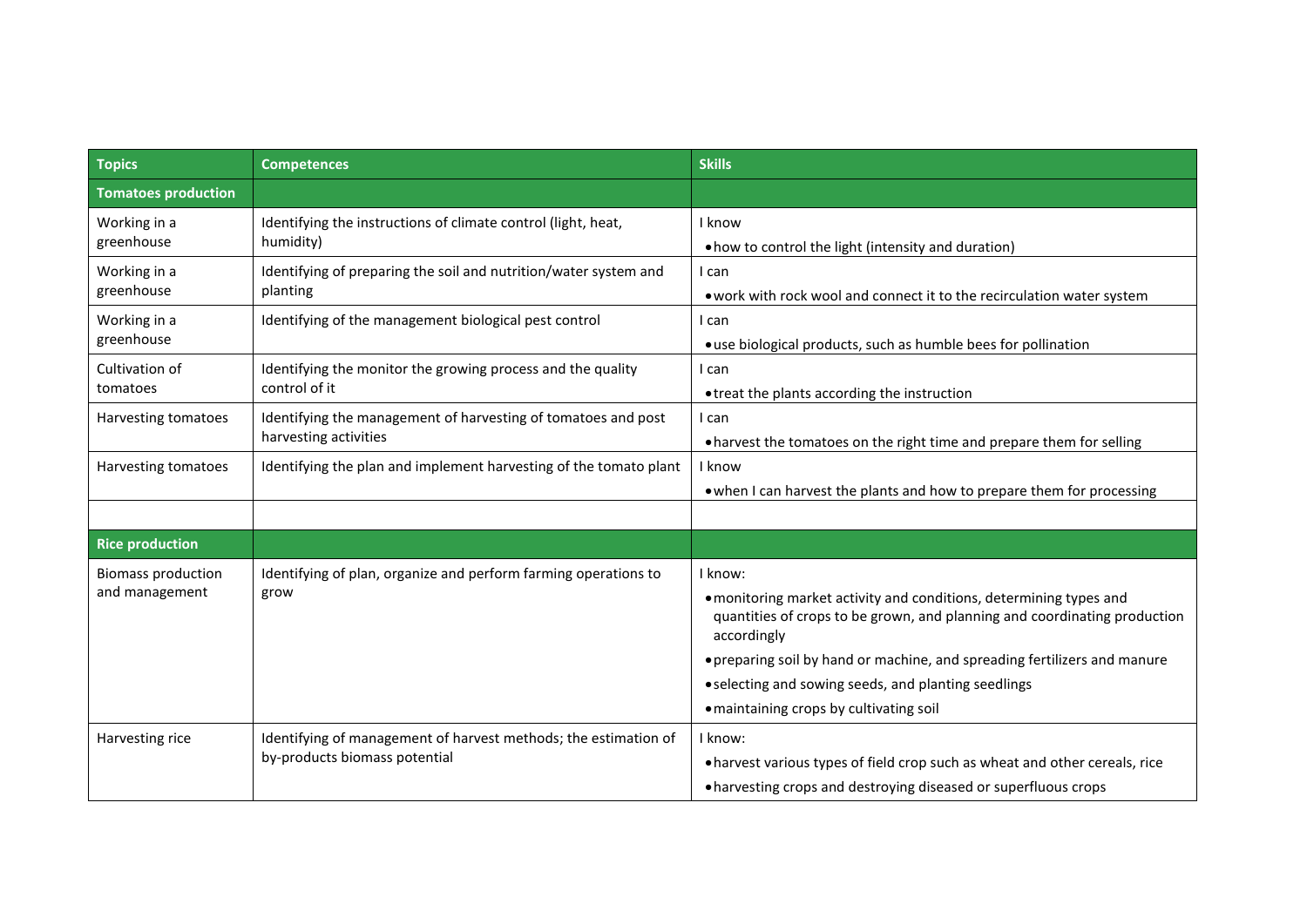| Energy uses                                                          | Identifying by-products for non-energy and energy uses                                                                                                                                                                    | I know:<br>• Straw as crop residues derived from harvest, found in the field for non-<br>energy and energy uses<br>. Rice husk and brand derived from milling process for non-energy and<br>energy uses                                                                                                                                                                                                                                                                                                                       |
|----------------------------------------------------------------------|---------------------------------------------------------------------------------------------------------------------------------------------------------------------------------------------------------------------------|-------------------------------------------------------------------------------------------------------------------------------------------------------------------------------------------------------------------------------------------------------------------------------------------------------------------------------------------------------------------------------------------------------------------------------------------------------------------------------------------------------------------------------|
| <b>Biomass evaluation</b>                                            | Identifying of biomass as a by-product of food production process<br>that can be re-used                                                                                                                                  | I know:<br>. The content, the availability, purity and quality of biomass<br>. The aiming at construction material and material for plastic of bio-fibers                                                                                                                                                                                                                                                                                                                                                                     |
| <b>Packaging process</b>                                             |                                                                                                                                                                                                                           |                                                                                                                                                                                                                                                                                                                                                                                                                                                                                                                               |
| <b>Biobased material</b><br>Production of bio-<br>packaging material | Identifying physical and mechanic features / characteristic of<br><b>Biobased material</b><br>Identifying technological and chemistries responses: to know the<br>process of fermentation, the processing methods / types | I know about:<br>• The variety of bioplants, their physical and mechanic characteristic<br>• Biology and growing the bioplants<br>• Biology and fermentation of bioplants<br>I know about:<br>• The process of fermentation of bioplants<br>• Conversion process whereby bioplants becomes heat through chemical,<br>thermal, and biochemical methods<br>• the variety of processing methods<br>• The design of bio-packaging according the specifications of the product and<br>offer solutions to solve packaging problems. |
| Production of bio-<br>packaging material                             | Identifying the technical features, benefits and limits of bio-<br>packaging                                                                                                                                              | · About different processes PLA, CPLA, TPS<br>I know about:<br>• the process of producing bio-package and<br>• I know the features of bioplants for the production process<br>I can:<br>• analyse bio-packaging requirement considering engineering, economic,                                                                                                                                                                                                                                                                |
| Production of bio-<br>packaging material                             | Identifying new packaging concepts                                                                                                                                                                                        | ergonomic, and other perspectives.<br>I know about:<br>. Innovative packaging concepts a) sugar (cane) for Tetra pack, b) milk for<br>eatable foil, c) Algae, d) PLA (compostable bottles)                                                                                                                                                                                                                                                                                                                                    |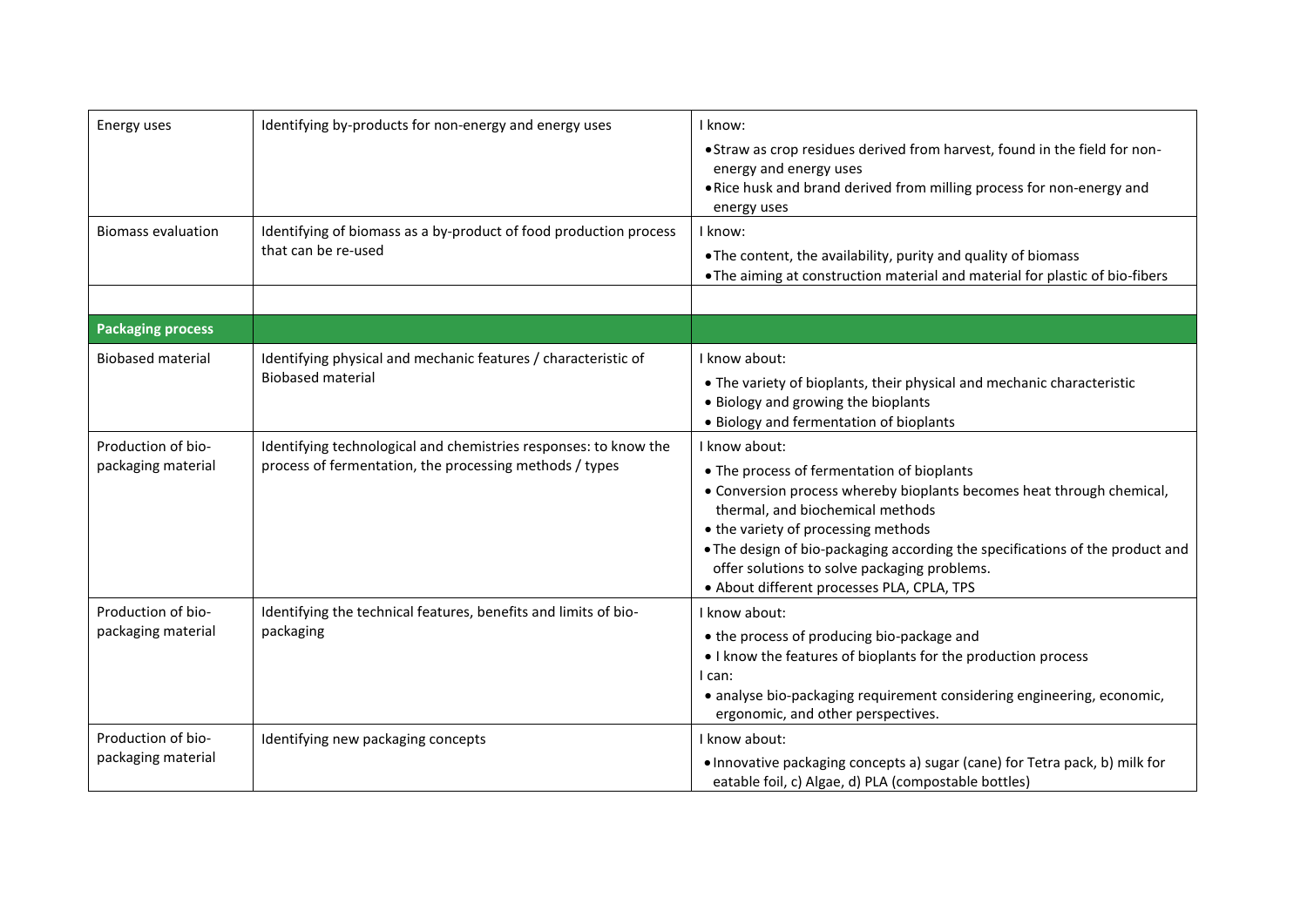| Control of process | Identifying the Standard Operating Procedures (= SOP).  | I know about:<br>• The instructions of the SOP<br>• Carry out complex routine operations<br>l can:<br>. Write a standard operating procedures<br>• apply quality standards<br>• control the production process                                                                                                                                                            |
|--------------------|---------------------------------------------------------|---------------------------------------------------------------------------------------------------------------------------------------------------------------------------------------------------------------------------------------------------------------------------------------------------------------------------------------------------------------------------|
| Control of process | Identifying the monitor manufacturing quality standards | I know about:<br>. The ranking of factors and the product quality<br>. how its customers define quality<br>• the parameters of the production process<br>I can:<br>• sacrifice some aspect of quality for the sake of the process or underlying<br>economics<br>· solve problems<br>• measure the quality of the products<br>• optimise the production process parameters |
| Quality control    | Identifying the testing procedures                      | I know:<br>. when I have to take samples, analyse the samples and make conclusions<br>• how to take samples<br>• how to analyse the samples and make conclusions                                                                                                                                                                                                          |
| Quality control    | Identifying the test procedures and the ICT systems     | I know:<br>• the ICT systems<br>I can:<br>• test the raw material for the process<br>• manage and monitor facts and figures of the process and products                                                                                                                                                                                                                   |
| Logistics          | Identifying the manufacturing deadlines pressure        | l can:<br>• Cope with a tight schedule on the manufacturing processes level<br>• take the necessary actions when deadlines approach or when some<br>processes fail                                                                                                                                                                                                        |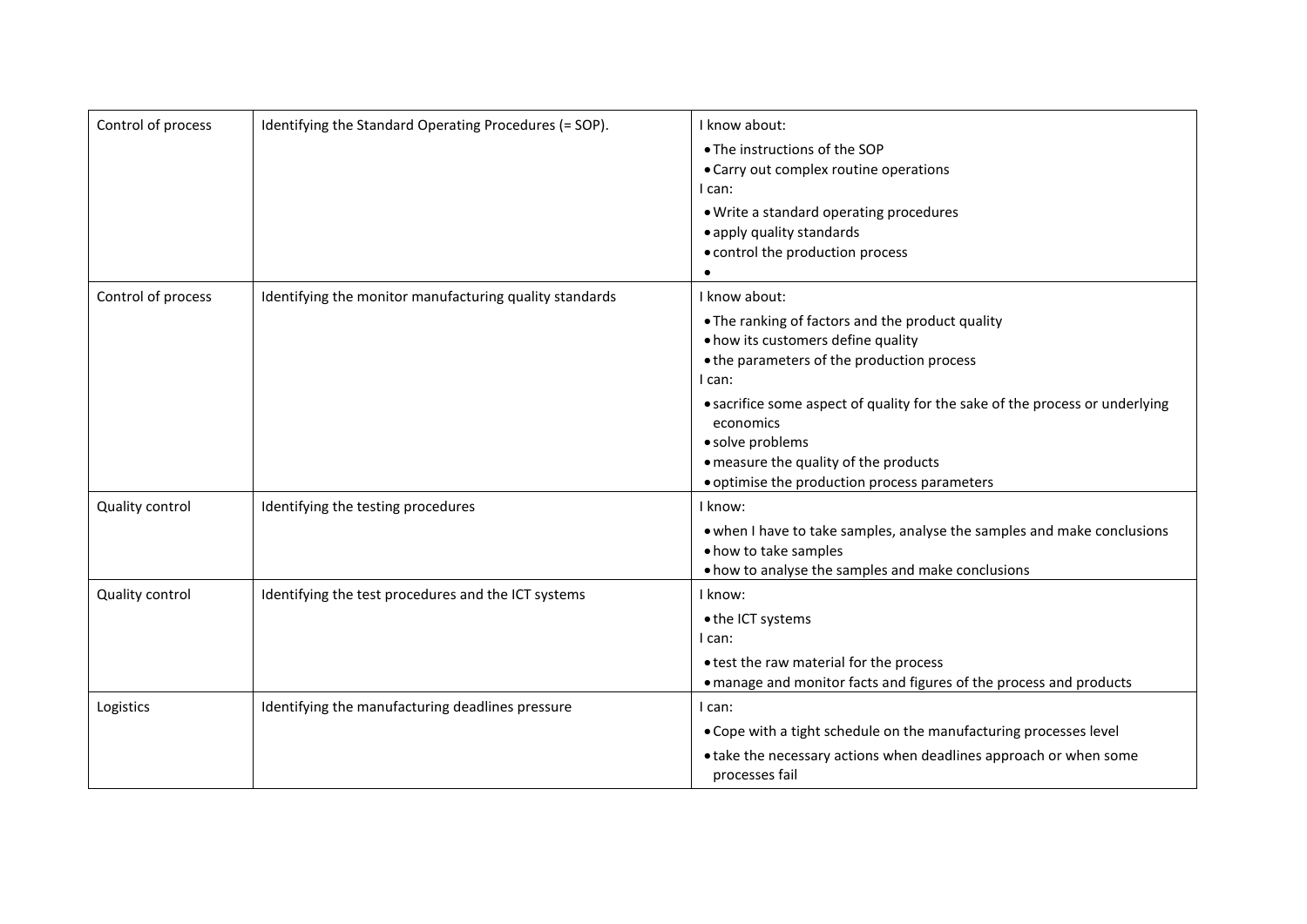| <b>Ecological benefits</b> | Identifying benefits of bio-packaging | I know about:                          |
|----------------------------|---------------------------------------|----------------------------------------|
|                            |                                       | • The circular economy of the process, |
|                            |                                       | • The sustainable process and the,     |
|                            |                                       | • The reduction of CO2 and NO2         |
|                            |                                       | • The re-usability of the products     |

### **III.c Algae**

Aquaculture workers breed and raise fish and cultivate mussels, oysters and other forms of aquatic life, for sale or delivery on a regular basis to wholesale buyers, marketing organizations or at markets.

| topics                                                     | <b>Competences</b>                                                          | <b>Skills</b>                                                                                                                                                                                                                                                                                                                                                                        | ranking                  |           |                          |
|------------------------------------------------------------|-----------------------------------------------------------------------------|--------------------------------------------------------------------------------------------------------------------------------------------------------------------------------------------------------------------------------------------------------------------------------------------------------------------------------------------------------------------------------------|--------------------------|-----------|--------------------------|
|                                                            |                                                                             |                                                                                                                                                                                                                                                                                                                                                                                      | <b>Very</b><br>important | important | <b>Less</b><br>important |
| Breeding,<br>reproduction,<br>structure and<br>cultivating | To know about structure, breeding rearing,<br>and production                | I know about:<br>• The variety of algae, their mechanism and<br>periods of reproduction<br>• Biology and growing<br>• The complete process of algae breeding (pre-<br>cultivation - screening- industrial algae-<br>cultivation in open basins                                                                                                                                       |                          |           |                          |
| Production and<br>environmental data                       | Ensure that operations comply with standards<br>for sustainable aquaculture | Independently, according to my own needs, and<br>solving well-defined and non-routine problems, I<br>can:<br>• Use the methods, characteristics and<br>equipment to cultivate microalgae<br>• Control and evaluate the production process<br>• Use the environmental data<br>• ensure maintenance of optimum conditions for<br>aquatic life<br>• Carry out care and maintenance work |                          |           |                          |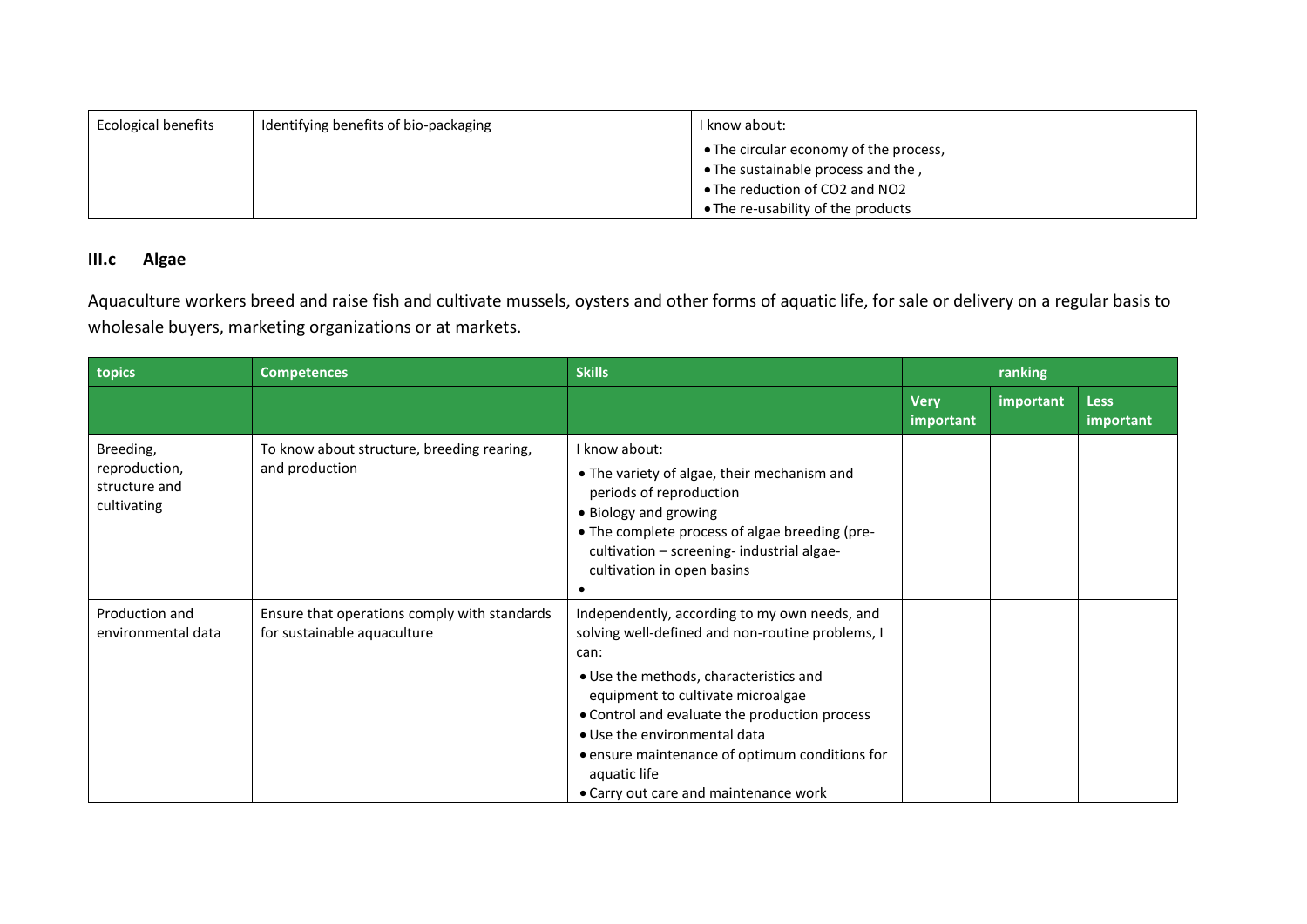|                                   |                                                                                                                               | $\bullet$ the transformation of solar energy and CO <sub>2</sub> into<br>biomass, energy and O <sub>2</sub>                                                                                                                                    |  |  |  |
|-----------------------------------|-------------------------------------------------------------------------------------------------------------------------------|------------------------------------------------------------------------------------------------------------------------------------------------------------------------------------------------------------------------------------------------|--|--|--|
| Harvest of algae                  | Ensure that careful, superficial and automated<br>algae harvest                                                               | I know:<br>. The technical systems from of tubes and<br>reproduction basins<br>• Storage and processing of biomass for energy<br>use                                                                                                           |  |  |  |
| Circular economy                  | I know the complete process of algae<br>production                                                                            | I know:<br>• The circular economy from algae production<br>and processing to the use of climate-relevant<br>CO2 and energy forms                                                                                                               |  |  |  |
| identify diseases or<br>parasites | Monitor the health, based on feeding and<br>general behaviour. Interpret environmental<br>parameters and analyse mortalities. | Independently, according to my own needs, and<br>solving well-defined and non-routine problems, I<br>can:<br>· Identify diseases<br>• Interpret parameters<br>• Control and evaluate the process                                               |  |  |  |
| Monitoring and<br>documentation   | Compose work-related reports that support<br>effective relationship management and a high<br>standard of documentation        | Independently, according to my own needs I can:<br>. Write and present the results and conclusions in<br>a clear way<br>· Write a documentation, based on formats<br>• Make a monitoring based a of a defined<br>procedure                     |  |  |  |
| Maintaining<br>equipment          | Measure and control water quality                                                                                             | l can:<br>• Control Measure water quality: temperature,<br>oxygen, pH, N <sub>2</sub> , NO <sub>2</sub> , NH <sub>4</sub> , CO <sub>2</sub> , turbidity.<br>· Monitor microbiological water quality.<br>• Cleaning and preparing the equipment |  |  |  |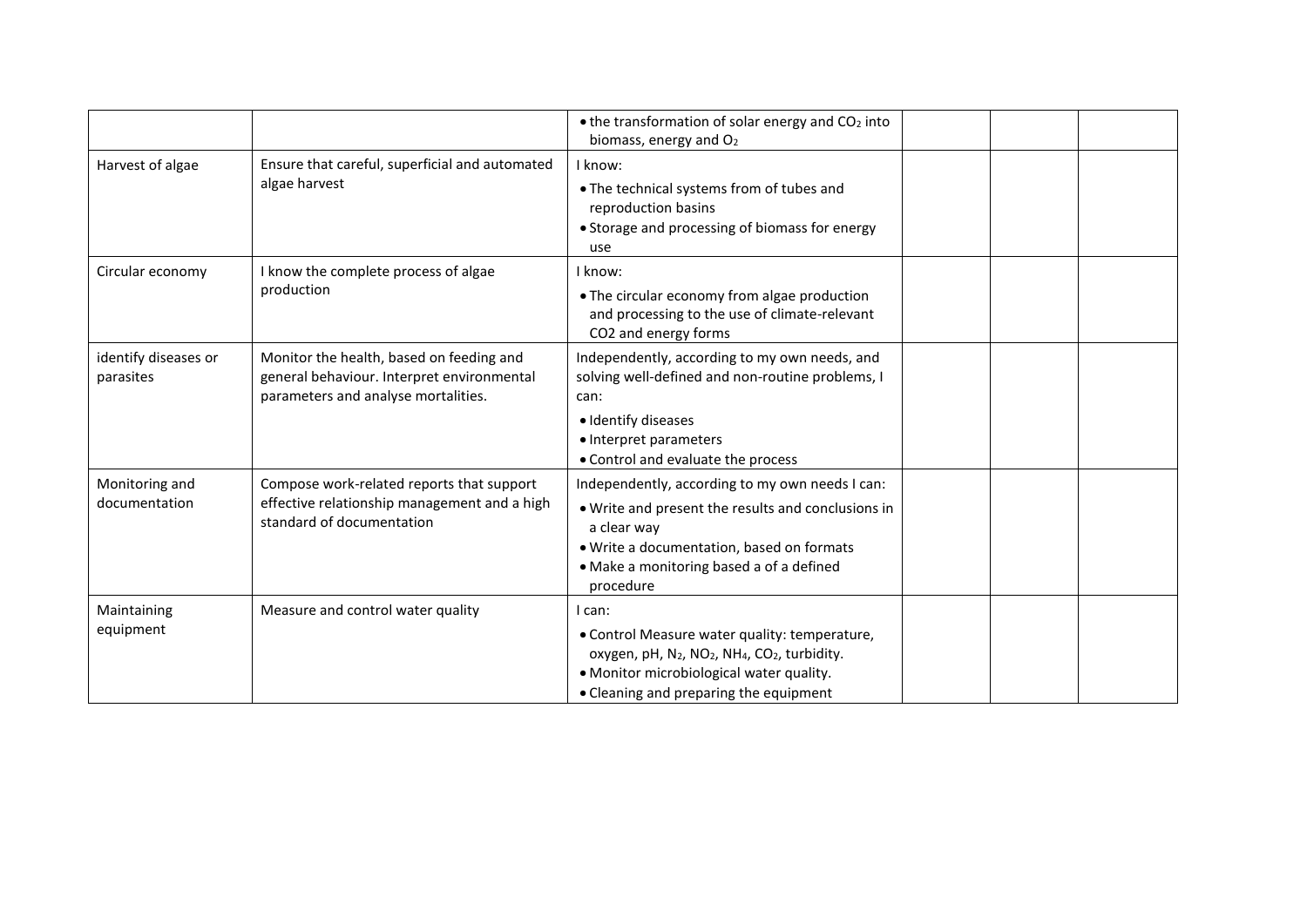# **IV How to set up a bio-based company?**

In this section, you find competences and skills, which are important for starting a bio-based company. You will see that these competences and skills are not pure technical, but more connected to entrepreneurial competences, as described in section II.

| topics               | <b>Competences</b>                                                 | <b>Skills</b>                                                                                                                                                                                                                                                                                                                                                                                                                                                                      |
|----------------------|--------------------------------------------------------------------|------------------------------------------------------------------------------------------------------------------------------------------------------------------------------------------------------------------------------------------------------------------------------------------------------------------------------------------------------------------------------------------------------------------------------------------------------------------------------------|
| Circular economy     | To Identify European and regional strategies,                      | I know about:<br>• The European strategy and the goal of the circular economy<br>• The definition and principles of circular / bio-based economy<br>• Sustainable growth and revitalising rural area<br>I can:<br>• Explain the specific orientation of Bio-Based Economy, it's goal / vision in<br>Europe and in my region                                                                                                                                                        |
| Circular economy     | To know about the bio-based value chains                           | On my own and together with my peers, I know:<br>• The process for identifying needs<br>• About alternatives of BBE-systems (example: aquaculture, algae)<br>• The agro-food chains to achieve a win-win-situation<br>• About the sustainability and profitability of BBE-systems<br>I can:<br>• Analyse and define requirements of BBE-activities in my company<br>• Create bio-based concepts aimed at healthy and sustainable food products<br>· Design sustainable BBE-systems |
| <b>Business plan</b> | To Identify, monitor and develop a BBE-strategy                    | On my own and together with my peers I know about:<br>. The evaluation and analysis for development of bio-based value chain and<br>market<br>• The principles and types of BBE-business<br>• The methods to create a BBE-strategy for a company                                                                                                                                                                                                                                   |
| <b>Business plan</b> | To analyse BBE-resources, markets, financial and technical aspects | On my own and together with my peers I can:                                                                                                                                                                                                                                                                                                                                                                                                                                        |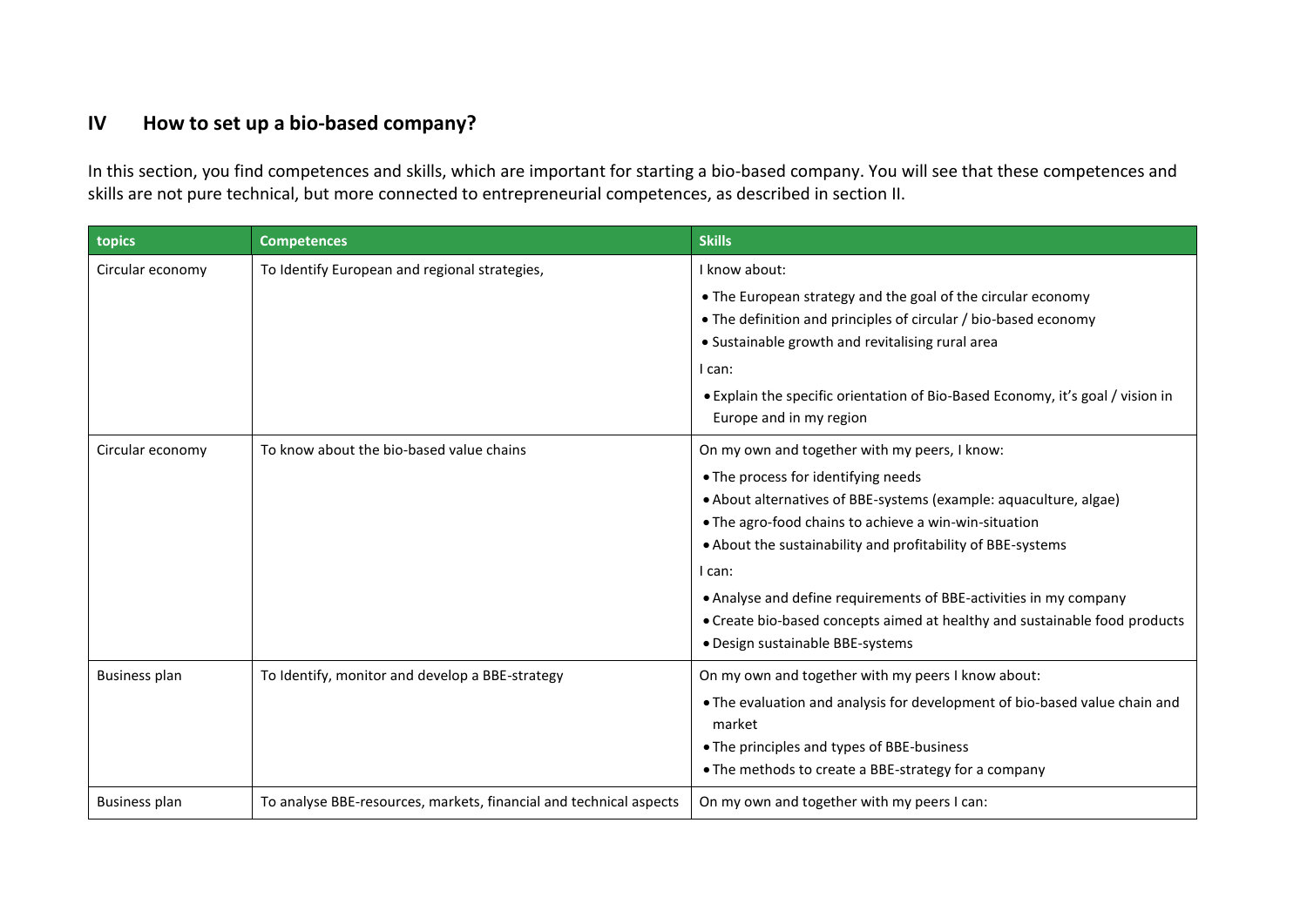|                      |                                                                | • Identify the basic function of BBE for my own company                  |
|----------------------|----------------------------------------------------------------|--------------------------------------------------------------------------|
|                      |                                                                | . Tell about the value and benefit of developing a BBE-company           |
|                      |                                                                | . Explain the benefit of social, ecologic and economic value             |
| <b>Business plan</b> | To Identify legal and financial aspects for setting up a BBE-  | On my own and together with my peers I know about:                       |
|                      | company                                                        | • Measures to support the setting up procedure                           |
|                      |                                                                | · Legislations rules                                                     |
|                      |                                                                | On my own and together with my peers I can:                              |
|                      |                                                                | • Create a financial business plan                                       |
|                      |                                                                | . Be active to communicate with financial partners                       |
|                      |                                                                | • Explain my financial business plan in my network                       |
| Business plan        | To monitor market activities                                   | On my own and together with my peers I can:                              |
|                      |                                                                | • Check market activities                                                |
|                      |                                                                | . Plan the production to meet contract requirements and market demand    |
| Marketing plan       | To identify measures and marketing tools to create a marketing | On my own and together with my peers I know about:                       |
|                      | plan                                                           | · Measures, like planning, communication, negotiation, relationship, to  |
|                      |                                                                | create a marketing plan,                                                 |
|                      |                                                                | • Marketing tools                                                        |
| Marketing plan       | To establish a partnership                                     | On my own and together with my peers I can:                              |
|                      |                                                                | • Create a network                                                       |
|                      |                                                                | • Take part in group dynamics aimed to create a BBE-system in the region |
|                      |                                                                | • Explain and illustrate the value of my idea                            |
| Human Resource plan  | To identify measures and methods to develop a human resource   | On my own and together with my peers I know about:                       |
|                      | plan / management                                              | • Identity of my company business                                        |
|                      |                                                                | . The development of an educational plan                                 |
|                      |                                                                | • Measures and methods to develop my teams                               |
|                      |                                                                | On my own and together with my peers I can:                              |
|                      |                                                                | . Develop an educational strategy for development of my teams            |